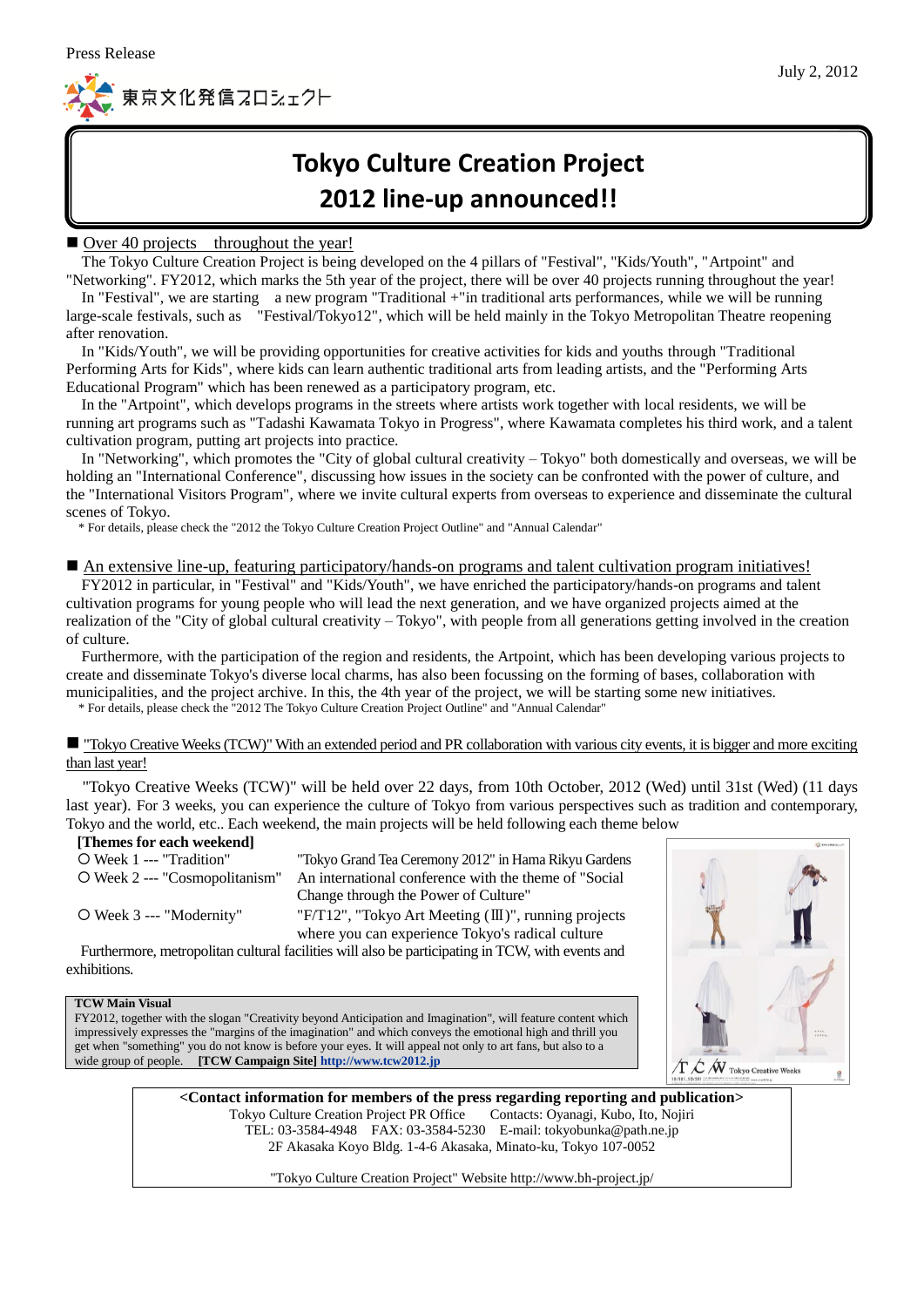# **Overview of Year 2012 "Tokyo Culture Creation Project"**

Organised into 4 categories such as "Festival", projects will be developed in the genres of "Traditional Arts", "Theatre/Dance", "Music", "Art/Film" and "Movie".

#### **Main Topics**

**First period (to October)** \*Please also see the accompanying flyer for this project (Japanese only, first period: from July to October 2012).

#### **<Festival Projects>**

#### **New programs for the "Tokyo Traditional Arts Program"**

In "Traditional +" there will be demonstrations and workshops focusing on the traditional arts with its actuality in the contemporary culture.

#### **<Kids/Youth Projects>**

#### **The "Performing Arts Educational Program" has been renewed!**

There will be workshops where young people can take part in the production process for an opera, such as (1) participation in a choir, (2) creation of props, (3) stage design, etc.

#### **<Tokyo Artpoint Project>**

#### **In its third year, "Tokyo Art Research Lab (TARL)", will begin a new course with an emphasis on practice**

The talent cultivation program "TARL" will be starting practical courses covering planning, administration, verification, ways of linking art and people together.

**Second period (from November to March)** \*Please also see accompanying year-round schedule.

#### **<Festival Projects>**

#### **"Festival/Tokyo 12", an international festival of performing arts centered around the soon to be reopened Tokyo Metropolitan Theatre**

In addition to a large lineup of state-of-the-art works from Japan and overseas, there is "Emerging Artists Program"which are gaining recognition across Asia as a gateway to international success.

#### **"Tokyo Sonic Art Weeks", a new venture appealing for contributions from the public for exhibits connected with "Tokyo Art Meeting"**

It is a competition supporting young artists at the Museum of Contemporary Art Tokyo. There will be concerts and symposia.

#### **The winner of the special prize of the "Tokyo Music Academy" gets to play together with the Tokyo Metropolitan Symphony Orchestra in the "Premium Concert" in Fussa**

In addition to participants in the lessons by internationally flourishing artists getting to perform with an orchestra, there will also be a concert put on by the most talented students.

#### **<Kids/Youth Projects>**

#### **"Traditional Performing Arts for Kids" a recital showcasing the fruits of 7 months of lessons**

Kids learn traditional arts in earnest such as Noh, Nihon Buyo (dance) from leading artists, and they get the opportunity to present their newly learnt skills.

#### **<Tokyo Artpoint Project>**

**In FY2012's "Tadashi Kawamata Tokyo in Progress" Kawamata completes his third work**

Reconsidering Tokyo through production processes such as workshops and joint productions, and disseminating both regionally and globally. A new work will also be completed in Harumibashi Park.

## **<A Tokyo Metropolitan Government project supporting the disaster-hit areas by utilizing art and culture (Art Support Tohoku-Tokyo)>** Since last year, at the Tokyo Culture Creation Project Office, we have been committed to supporting the reconstruction of those areas affected by the Great East Japan Earthquake. And FY2012 too, we will be supporting the creation of places for regional community communication, utilizing art and culture, in Iwate, Miyagi and Fukushima.

<http://asttr.jp/>